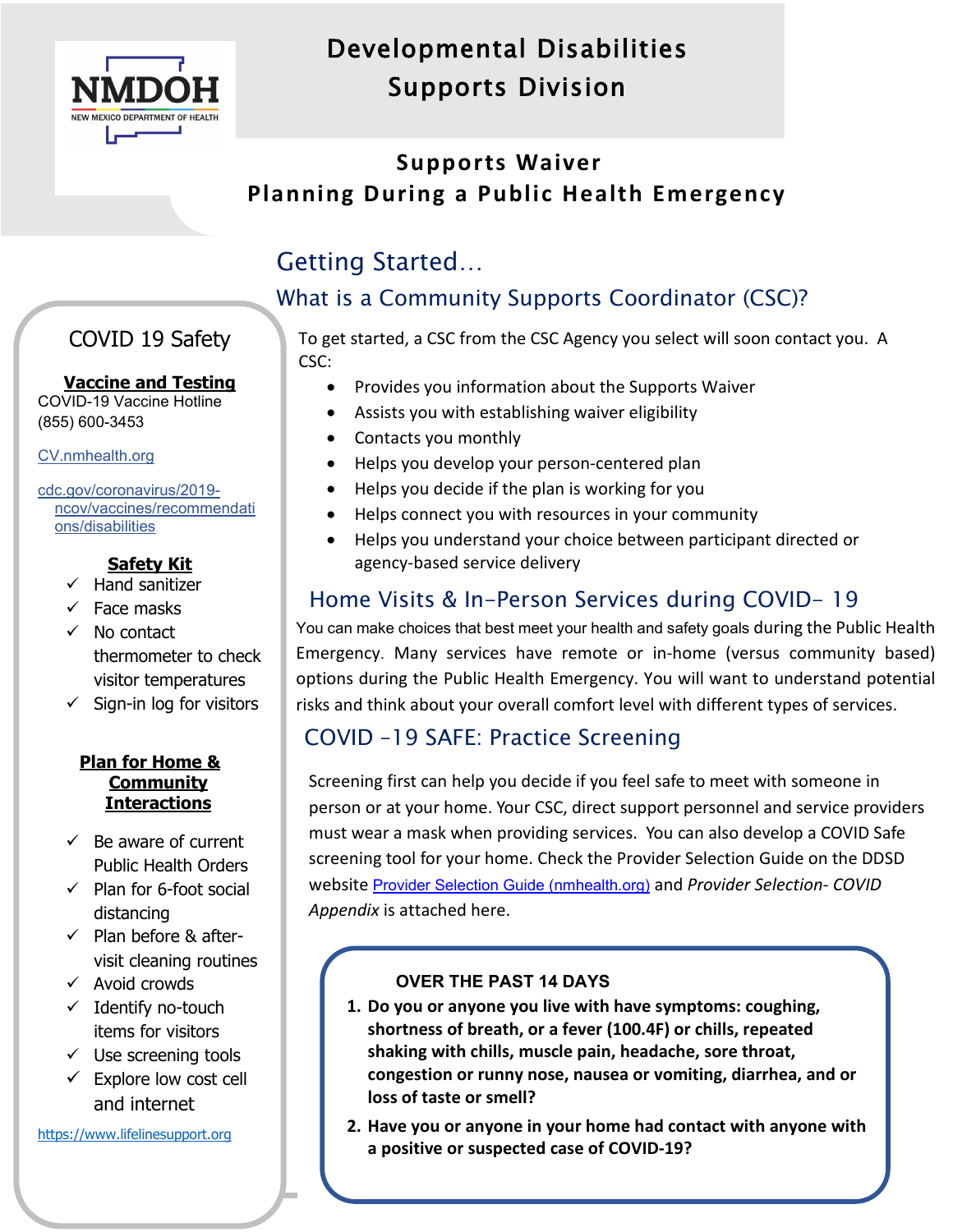#### ONLINE RESOURCES FOR SUPPORTS WAIVER PLANNING

#### [https://www.nmhealth.org/](https://www.nmhealth.org/about/ddsd/pgsv/ddw/) [about/ddsd/pgsv/ddw/](https://www.nmhealth.org/about/ddsd/pgsv/ddw/)

- $\checkmark$  Supports Waiver Service Standards
- $\checkmark$  Secondary Freedom of Choice
- $\checkmark$  Employer of Record Toolkit
- $\checkmark$  Tips for Provider Selection during COVID-19

## DDSD Guidance for Waiver Programs

[https://www.nmh](https://www.nmhealth.org/about/ddsd/diro/ddcv/) [ealth.org/about/d](https://www.nmhealth.org/about/ddsd/diro/ddcv/) [dsd/diro/ddcv/](https://www.nmhealth.org/about/ddsd/diro/ddcv/)

For Further Information Please contact: Supports Waiver Program Manager: Jennifer Roth at [Jennifer.Roth@state.nm.us](mailto:Jennifer.Roth@state.nm.us) or 505-629-7476

## Supports Waiver Services

## Available Services

The available Supports Waiver services to mix and match based on need within the annual \$10,000 budget per participant:

- Assistive Technology\*
- Behavior Support Consultation
- Customized Community Supports-Group
- Customized Community Supports-Individual
- Employment Supports
- Environmental Modifications\*
- Personal Care
- Non-Medical Transportation
- Respite
- Vehicle Modifications\*

\*\$5,000 available every five years.

## Service Delivery Models

As a Supports Waiver participant, you will have the choice to access services through Agency Based Services or Participant Directed Services.

## Agency Based Service Delivery

When you choose to have Supports Waiver services provided through the agency-based model, the CSC will help you get information about the agencies that provide Supports Waiver services.

When you choose to have Supports Waiver services provided through the agency-based model, the CSC will help you get information about the agencies that provide Supports Waiver services.

## Participant Directed Service Delivery

You can also choose to have Supports Waiver services provided through a participant-directed model. You will either be your own employer for your services or select an Employer of Record.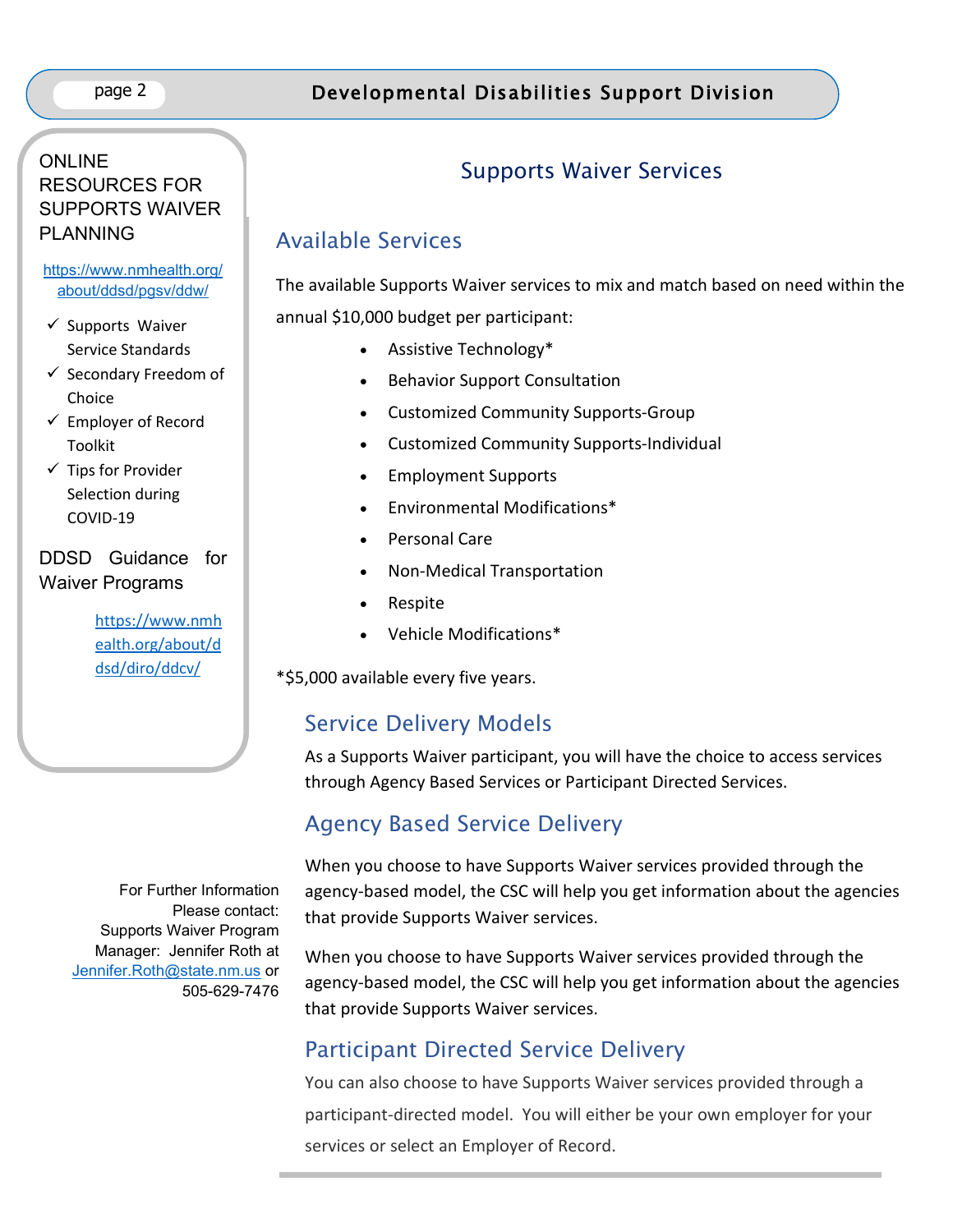# **ALL OF OUR TOOLS** Protecting ourselves and our loved ones is going to take

Get vaccinated. Wear a mask. Avoid crowds. Wash hands often.

## **COMMON COVID-19 VACCINE QUESTIONS**

## **WHY SHOULD I GET A COVID-19 VACCINE?**

COVID-19 is the worst global pandemic in a century, and it has taken a devastating toll on our families and communities.

COVID-19 vaccines protect you. The sooner most people are vaccinated and protected against COVID-19 disease, the sooner New Mexicans and all Americans can get back to normal life.

## **ARE COVID-19 VACCINES SAFE?**

COVID-19 vaccines were tested in large studies with thousands of adults of all ages, including those 65 and older. The vaccines were found to be safe and provided very strong protection in older adults.

**The risk of catching the virus and having a bad outcome is much higher than any risk from the vaccine.**

## **CAN THE COVID-19 VACCINE CAUSE COVID-19 DISEASE?**

The **vaccine cannot give you COVID-19**; there is no live virus in it!

#### **ARE THERE ANY SHORT-TERM SIDE EFFECTS TO LOOK OUT FOR?**

While the COVID-19 vaccination will protect you from COVID-19, you may have some adverse reactions, which are normal signs that your body is building protection. These should go away in a few days.

- On the arm where you got the shot: pain, swelling
- Throughout the rest of your body: fever, chills, tiredness, headache

## **WHAT CAN I DO IF I HAVE SIDE EFFECTS FROM THE VACCINE?**

- Talk to your doctor about over-the-counter pain relievers, such as ibuprofen or acetaminophen.
- For pain in the area where you got the shot, apply a cool wet washcloth and move the arm.
- For fever, drink plenty of fluids and dress lightly.

**VISIT VACCINENM.ORG OR CALL 1-855-600-3453**